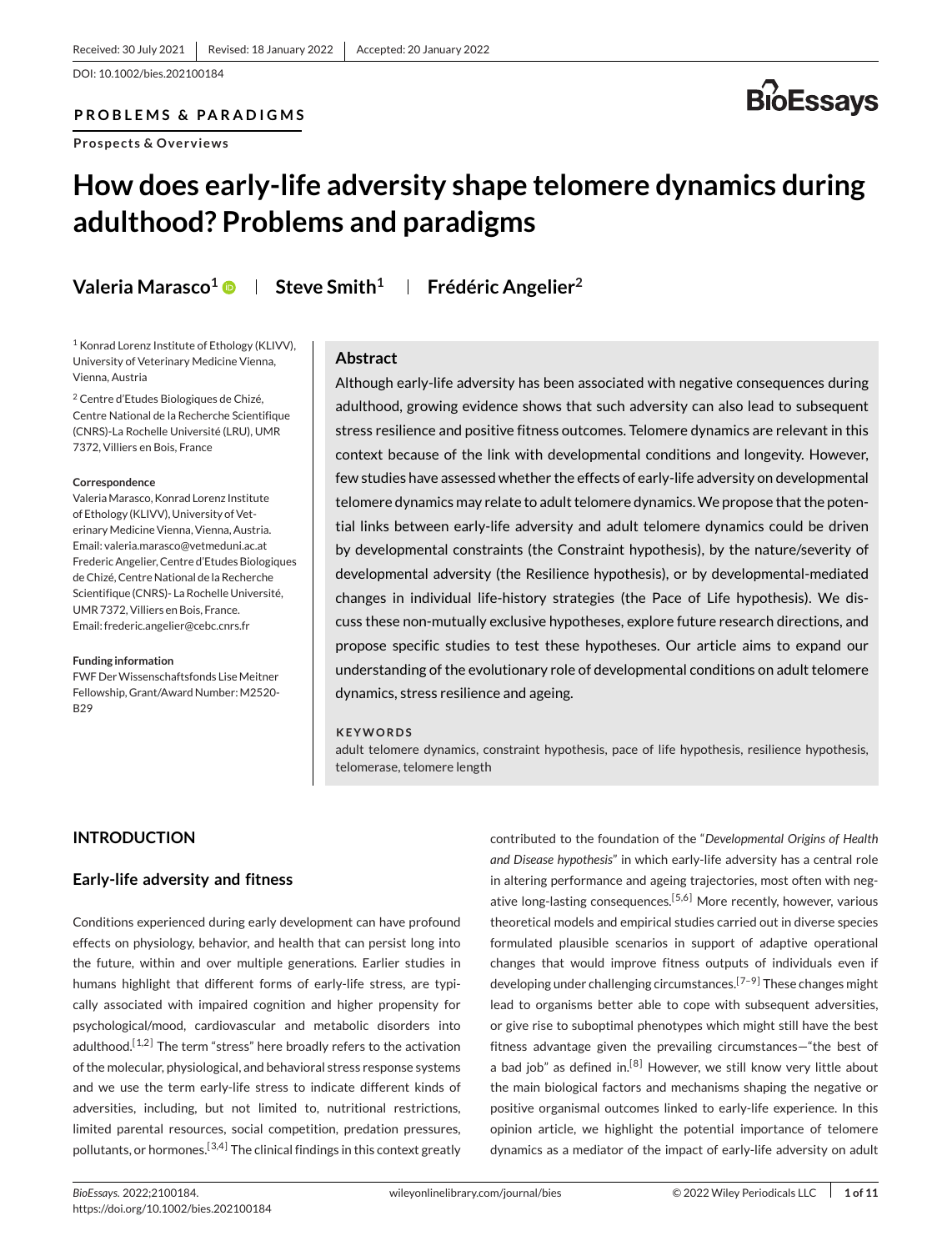performance. Here, we specifically propose the novel hypothesis that early-life adversity may affect adult telomere dynamics, and therefore adult performance, through its effect on the ontogeny of multiple organismal systems that are linked to lifestyle, and stress resilience.

## **Telomere dynamics, a relevant marker of biological age and adult performance**

An important route whereby the effects of early-life adversity might alter adult performance and fitness outputs is via changes in telomeres.<sup>[10–12]</sup> Telomeres are highly conserved nucleo-protein complexes found at the end of each eukaryotic chromosome arm and consist of tandem repeats of the non-coding guanine (G) enriched DNA sequence TTAGGG.<sup>[13]</sup> Telomeres play a key role in genome stability and integrity as they act as "protective caps" shielding genes from loss of coding sequences during cell division and preventing endto-end fusion of chromosomes.<sup>[14]</sup> As a result of incomplete DNA replication (i.e., the "end replication problem") part of telomeric DNA sequences are lost at each cell division.<sup>[15]</sup> Once telomeres have shortened beyond a critical length, the cell loses its ability to replicate and enters a senescent or non-dividing state and this leads to apoptosis.<sup>[16]</sup> Other factors also contribute to further losses of telomeric sequences. Due to the high guanine content, telomeres are particularly vulnerable to oxidative damage, which is a major determinant of telomere loss from studies in vitro,<sup>[17]</sup> and probably in vivo.<sup>[18]</sup> Different mechanisms exist to maintain or restore telomere length. One of the best known restorative mechanisms involves the enzyme telomerase.<sup>[19]</sup> The restorative abilities of cells are however limited as telomerase appears down-regulated in most differentiated somatic cells.<sup>[20]</sup> however we still have limited knowledge of the functioning of this enzyme in vivo. $[21]$ 

Research across various species shows that telomere length is regulated by dynamic restoration and loss processes involving cell replication,<sup>[22]</sup> the influence of endocrine axes,<sup>[23]</sup> oxidative stress,<sup>[18]</sup> and telomerase activity.<sup>[24]</sup> In vivo experiments in several studied organisms show that mean telomere length tends to progressively decline with age, and this decline is especially pronounced during early development.<sup>[23,25]</sup> Telomere length and/or the rate of telomere change over time (i.e., telomere dynamics) have been associated with fitness proxies as shorter telomeres and/or greater rates of telomere attrition have been related to reduced lifespan, though most of the evidence is based on cross-sectional samples.<sup>[25-28]</sup> Exposure to stressors in growing individuals associated with increased exposure to glucocorticoid hormones, such as reduced food availability and maternal care have been shown to foster developmental telomere shortening.<sup>[22,29-32]</sup> Importantly, such effects often correlate with survival or recruitment probability over the juvenile life stages.<sup>[29,33,34]</sup> We also have good evidence indicating that adult telomere dynamics may be an even better marker of adult performance than absolute telomere length. In adults, there is often a large inter-individual variability in telomere dynamics and this variability has been linked with the occurrences of environmental challenges (reviewed in $[35,36]$ ) or physiological stress exposure (reviewed in,<sup>[23]</sup> including infection,<sup>[37]</sup>

low-quality habitat,<sup>[38]</sup> harsh weather,<sup>[39]</sup> or pollution<sup>[40]</sup>). Similarly to that demonstrated in developing organisms (studies cited above), a rapid rate of telomere attrition in adult individuals has been associated with lower survival (e.g.,  $[27,41-45]$ ), with behavioral and physiological markers of lower individual quality (i.e., foraging behavior, glucocorticoid hormones, breeding success,<sup>[46,47]</sup> and even with a higher risk of population collapse in wild vertebrates<sup>[48]</sup>).

## **Current gap: What is the link between early-life adversity and adult telomere dynamics?**

First, while we have relatively good evidence for a strong legacy from early-life stress exposure to developmental telomere dynamics (examples in humans: $[31,32]$ ), the extent to which such effects persist and relate to rates of telomere change through adulthood remains poorly understood (Figure [1\)](#page-2-0). Second, while it is well established that earlylife adversity has long-lasting effects on stress reactivity, emotion regulation, and life history trade-offs, we still know very little about the relative contribution of these long-lasting changes on adult telomere dynamics (Figure [1\)](#page-2-0).Third, while it is generally assumed that early-life adversity has negative long-lasting health and fitness consequences, we still have a limited knowledge about the exact nature of the relationship between various levels of severity of early-life adversity and its long-lasting consequences on telomeres. This is because most studies are based on cross-sectional designs and the relatively fewer longitudinal studies mostly assessed the effects of early-life adversity on adult telomere length at a single time point rather than across multiple adult life stages. A lifetime perspective of the effects of stress exposure is necessary as it accounts for biological embedding of early-life experience, and for vulnerability and resiliency factors that can change over the life course, thus potentially altering the extent to which lifetime stress exposure alters fitness outcomes.<sup>[36,49,50]</sup> Here, we focus on two central, and yet largely unexplored questions: What are the links between early-life adversity and telomere dynamics into adulthood at the individual level? How are these links mediated by the effects of early-life adversity on lifestyle, behavior, and physiology? Below, we discuss mechanistic plausibility of three non-mutually exclusive hypotheses on the potential evolutionary role of early-life stress on telomere dynamics at adulthood. Our hypotheses build on known theories about the organizational role of early-life adversity on adult physiology, cognition, and behavior. Finally, we conclude by exploring future research directions that would be important to undertake and propose specific studies needed to test these hypotheses.

# **HYPOTHESES ON ULTIMATE CONSEQUENCE OF EARLY-LIFE ADVERSITY ON ADULTHOOD TELOMERE LENGTH**

### **Constraint hypothesis**

A common theme in early-life stress research is that premature exposure to harsh conditions, in the form of nutritional and adverse social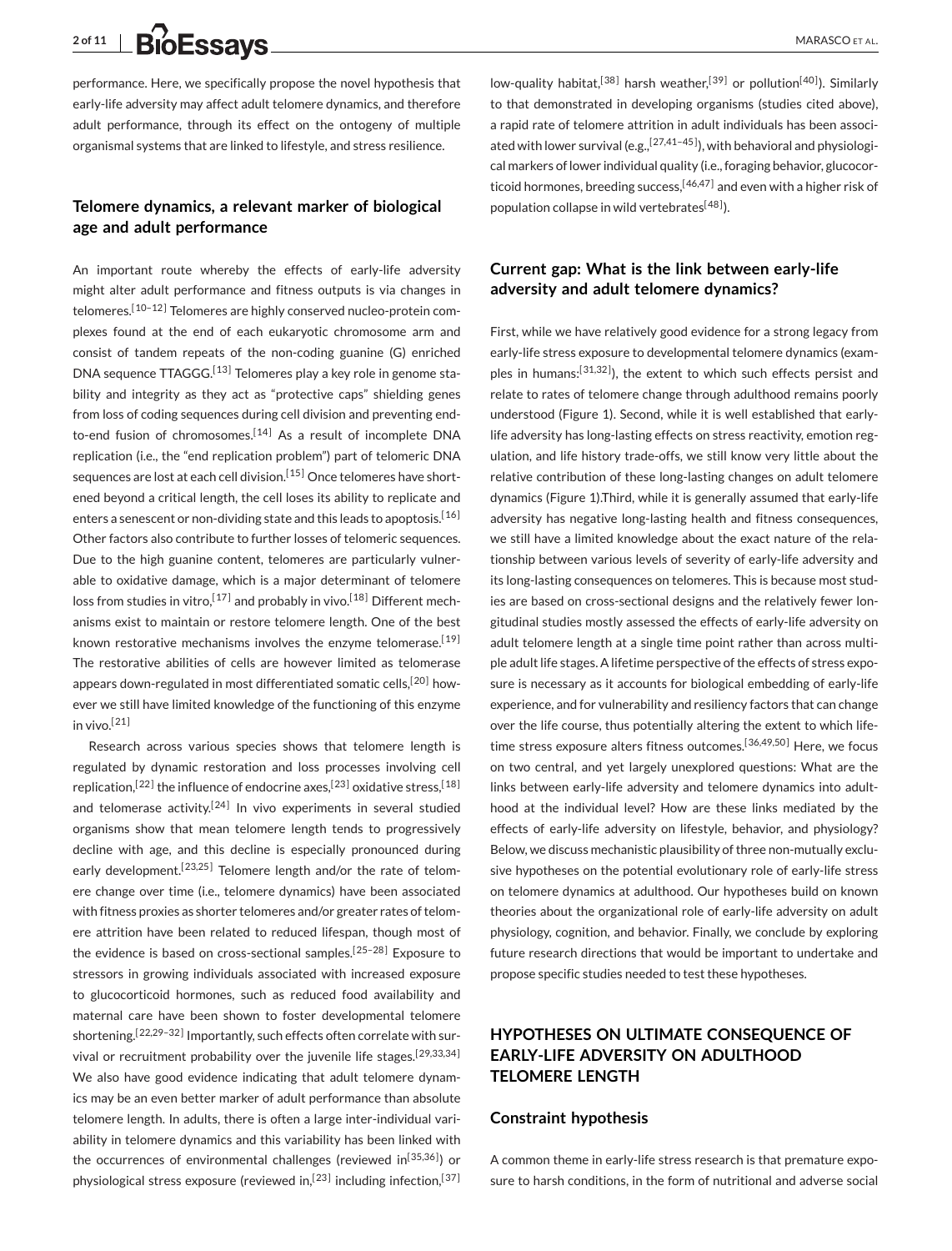# <span id="page-2-0"></span>MARASCO ET AL. **3 of 11 BIOESSAYS**



**FIGURE 1** Schema illustrating the hypothesized links between developmental conditions and adulthood telomere dynamics (dashed arrows) on the basis of the available literature (black arrows). We lack experimental/manipulative data to elucidate the link between developmental conditions and changes in telomere length over the adult life stages (larger red dashed arrow). Changes in telomere length during early-life (developmental telomere dynamics) as a consequence of developmental cues may shape the ontogeny of organismal systems and then orientate an individual phenotype towards a specific stress-coping strategy and/or pace of life. Such phenotypic effects may contribute to explain the link between developmental conditions and adult telomere dynamics, and possibly organismal outcomes

experiences, is directly related to poorer organismal outcomes whatever the adult conditions.<sup>[51-53]</sup> The Constraint hypothesis follows the so-called "Silver Spoon" model (reviewed  $\text{in}^{[54]}$ ) whereby individuals experiencing adverse environmental circumstances will be able to invest less into growth, cognitive, and neurodevelopment, resulting in accelerated telomere attrition during adulthood, and ultimately in reduced survival probabilities and lifetime reproductive success. There are three concepts central to the Constraint hypothesis. First is that there are trade-offs to be faced in early-life when resources are scarce.[\[51,55 \]](#page-8-0) Individuals experiencing harsh conditions may be constrained to share the available resources between investments into somatic maintenance or into growth and development. Second, tradeoffs must result in setbacks that will have consequences into adulthood. Finally, the damage incurred in early-life cannot be remedied before adulthood via catch-up growth or delayed somatic repair.<sup>[56,57]</sup> The general assumption of the Constraint hypothesis is that early-life adversity leads to inevitable developmental impairments that would lead to permanent cellular damage and result in reduced fitness outcomes. As telomere length reflects the physiological consequences of within-individual experiences (e.g.,<sup>[46,58]</sup>), increased constraints or a lower ability to cope with constraints, would lead to increased telomere shortening during adulthood (Figure [2A\)](#page-3-0). Under this assumption, the Constraint hypothesis predicts direct links between adverse developmental conditions and adult telomere dynamics.

The concept finds support in many human clinical studies.<sup>[59]</sup> An overview of clinical psychology research<sup>[60]</sup> identified growing evidence that early-life stress impacts later life telomere length and that this could be a mechanism for psychiatric disease states in later-life. Interestingly, a recent study showed that risky family environments are associated with heightened negative emotions, and subsequently with shorter telomeres during adulthood,<sup>[61]</sup> supporting therefore the idea that early-life adversity may impact adult telomere length through its effect on the development of cognitive and emotional processes.<sup>[62]</sup> Ridout and colleagues<sup>[63]</sup> extended this further to more general health issues, with a meta-analysis concluding that early-life adversity may have long-lasting physiological consequences contributing to disease risk and biological ageing. The meta-analysis in literature is,  $[63]$  however, mostly based on cross-sectional studies, which makes it difficult to establish a direct/causal link between the three critical components: early-life adversity, somatic damage, and adult telomere dynamics. Importantly, recently published longitudinal studies provide evidence that goes in contrast with the expected link between early-life adversity and increased rates of adult telomere shortening (see paragraph "Resilience hypothesis" below).

In non-human literature various studies demonstrate that exposure to a variety of environmental stressors during growth often leads to reduced juvenile telomere length (e.g.,<sup>[64-67]</sup>; but see<sup>[33,68]</sup>). Linking this evidence of reduced juvenile telomere length to compromised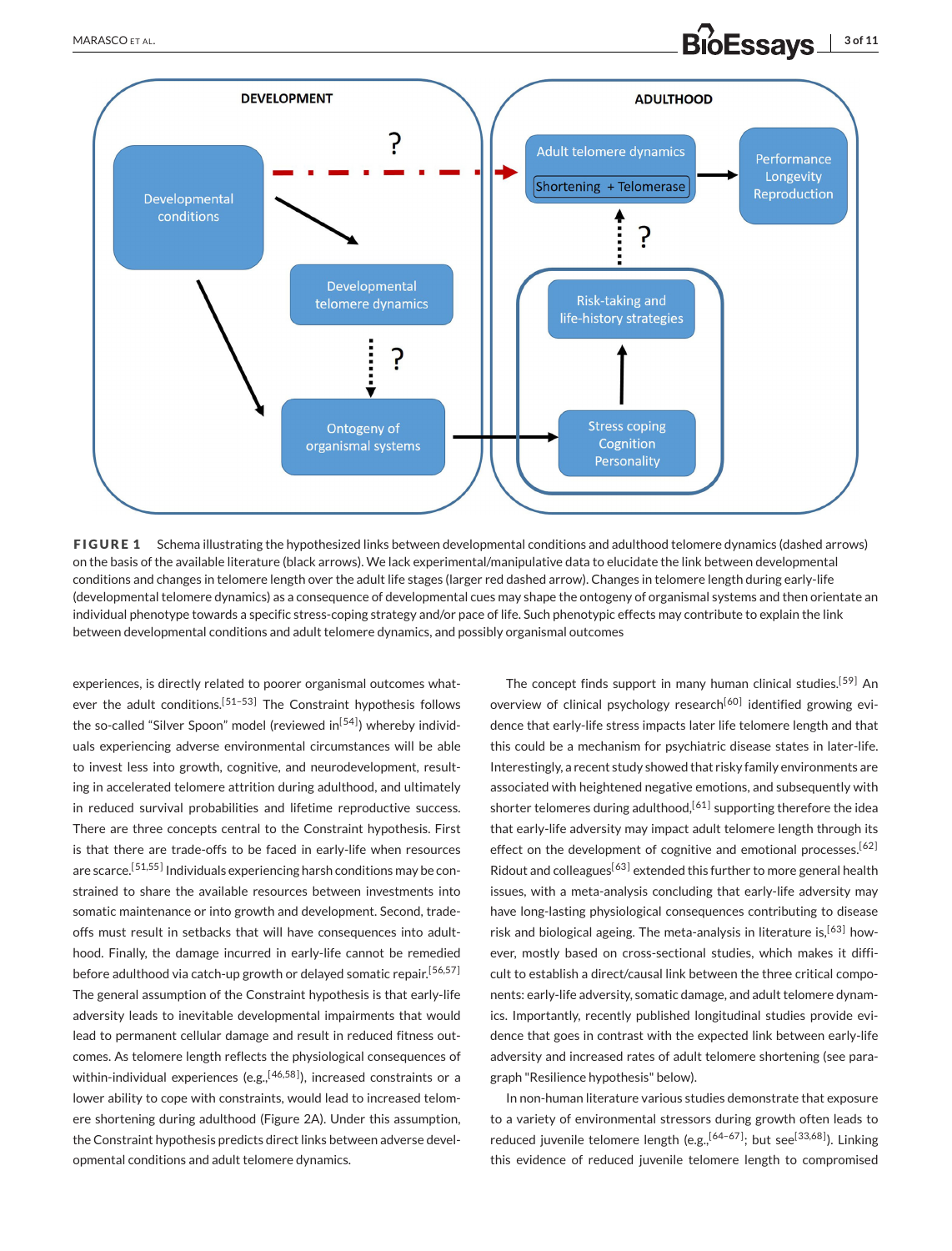<span id="page-3-0"></span>

**FIGURE 2** Predicted main associations between early-life adversity and adulthood telomere dynamics. In the (A) Constraint hypothesis, the association is driven by the amount of developmental constraints with increased rate of adult telomere shortening at increasing levels of susceptibility to constraints; in the (B) Resilience hypothesis the link is driven by the severity of early-life adversity exposure with adults that experienced mild/moderate stressors showing reduced rate of telomere loss relative to adults that experienced either low or severe stressors, in the (C) Pace of Life hypothesis the association is driven by changes in investment trade-offs under the assumption that early-life adversity accelerates the pace of life leading to high investment in reproduction and low investment in soma

adult telomere dynamics is often limited by study duration. More complete longitudinal studies are however emerging providing some support to such associations. A study of European badgers,  $[69]$  showed that the relationship between early-life telomere length and lifespan was associated with early-life cohort differences. However, the latter work was based on a correlative study design and did not manipulate early-life conditions. To our knowledge, only a single study provides convincing support for the Constraint hypothesis. Nettle and colleagues<sup>[70]</sup> were able to clearly outline, in European starlings, the link between early-life adversity, accelerated telomere attrition in juveniles and increased inflammation in adulthood, an immune mechanism known to induce telomere shortening.<sup>[37,71]</sup> Nevertheless, it remains largely untested whether developmental telomere length actually relates to adulthood telomere dynamics in early-life stress-exposed phenotypes.

#### **Resilience hypothesis**

Emerging evidence highlights that certain forms of mild developmental stressors can actually promote stress coping behaviors and have positive rather than negative effects on fitness-related proxies.<sup>[72,73]</sup> The "Stress Inoculation Model", almost exclusively employed in psychoneurobiology research, states that early-life adversities that are not overwhelming but just challenging enough to stimulate cognitive and emotional processing improve stress coping strategies into adulthood.<sup>[74,75]</sup> The model implies that the effects of early-life stress on organism function vary following an inverted *U*-shaped reaction norm on the basis of the intensity and/or duration of the challenge. It is important to remark that the gradient in stress exposure severity could be generated by various eco-physiologically relevant parameters related to social competition, food supply, temperature, predation, pollutants, or stress hormones. This concept is related to that

of "Hormesis"—a phenomenon to explain anti-ageing effects produced by exposure to various mild stressors (see review in literature  $[76]$ on its eco-evolutionary relevance). However, while the "Stress Inoculation Model" is necessarily bound to early-life programming effects, hormetic responses can emerge at any time throughout the individual's life course.

The Resilience hypothesis extrapolates from the Stress Inoculation Model and the Hormesis theory. It aims to functionally link the beneficial "inoculation-like" effects of mild-to-moderate stressors on emotional and cognitive processes with changes in adulthood telomere dynamics and potentially on fitness outcomes. The basic prediction of the Resilience hypothesis is that individuals developing under mildly challenging circumstances will show reduced rate of adult telomere shortening compared to individuals developing under either low or severe stress exposure (Figure 2B). As a consequence, it is only severe stressors that would lead to irreversible cellular damage, contributing to accelerated mortality risk or ageing rates (supporting the previously described Constraint hypothesis) while mild stressors would, on the contrary, decrease mortality risk or slow ageing processes as a consequence of increased repair of endogenous damage.

The plausibility of the Resilience hypothesis is supported by at least three sets of indirect empirical evidence. First, a substantial amount of work in rodent models shows that mildly challenging neonatal experiences (e.g., brief periods of maternal separation or moderate increases in foraging demands) reduces hypothalamic-pituitaryadrenal axis (HPA axis) responses to stressors into adulthood, while severe neonatal challenges generally increase it.<sup>[77,78]</sup> Low stress reactivity could signify higher resilience due to increased ability to recover from acute challenges by attenuating maximal glucocorticoid responsiveness or by quickly returning to baseline glucocorticoids.<sup>[79]</sup> In wild barn swallows, adult telomere dynamics covaried with corticosterone stress responses to a standardized acute restraint protocol, with individuals showing a faster recovery to baseline also having reduced rates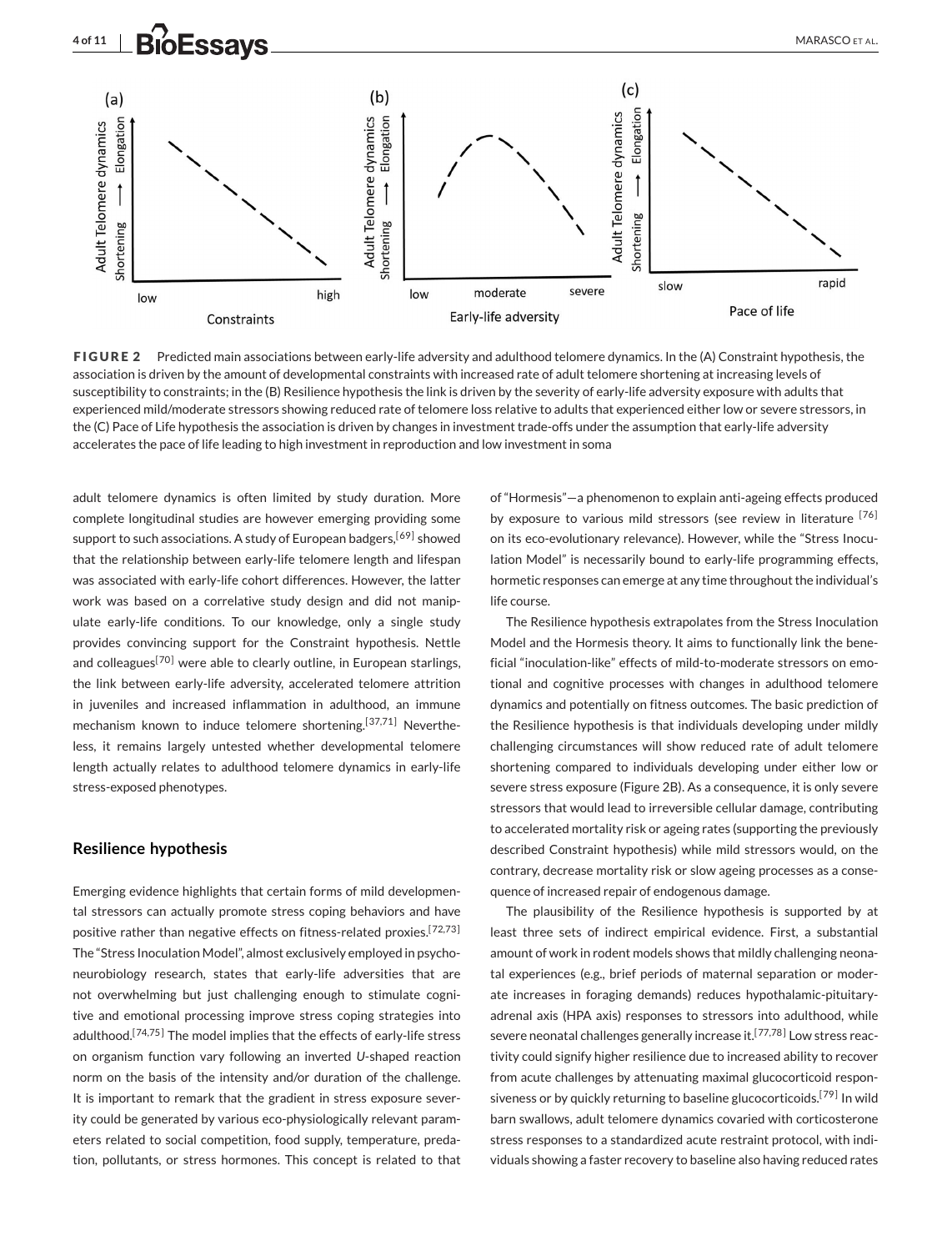of adult telomere loss.<sup>[80]</sup> Second, short-term developmental nutritional and social stressors can lead to long-lasting changes in adult stress coping behaviors, thus influencing an individual's exposure to risks.<sup>[73]</sup> Despite some of these changes undoubtedly leading to behavioral deficits, their potential adaptive role might depend on the individual's degree of flexibility to adapt to varying social landscapes into adulthood.<sup>[81]</sup> In a social bird, the white-browed sparrow-weaver, dominant breeders with shorter telomeres showed lower rates of telomere attrition than dominants with longer telomeres.<sup>[82]</sup> It may thus be plausible that certain early-life stress-induced behavioral phenotypes might display long-term somatic integrity strategies that could mitigate, rather than accelerate, subsequent telomere loss in adulthood. The fact that the rate of developmental telomere attrition is linked with regulation of emotional reactivity into adulthood<sup>[83-85]</sup> further supports this possibility. Third, evidence is accumulating showing that the link between stress exposure and the telomeric system is likely to be stressor type-, duration-, and dose-dependent.<sup>[63,86]</sup> For example, a study in laboratory rats show that exposure to stressors of intermediate durations can lead to rapid and marked increases (rather than decreases) in telomerase activity.<sup>[87]</sup> In the yellow-legged  $gull<sup>[33]</sup>$  a physiologically moderate increase of embryonic glucocorticoids (corticosterone) also up-regulated telomerase activity soon after hatching and this was correlated with telomere elongation; however, very high pre-natal glucocorticoid exposure was shown to increase developmental telomere loss in the domestic chicken.<sup>[88]</sup> In further support of curvilinear relationships between early-life stress exposure and telomeres, there are recent longitudinal studies in humans and nonhuman primates. By separating acute/short-term adversities from chronic/long-term adversities over childhood and mid-adulthood, Mayer et al.<sup>[50]</sup> demonstrated that only chronic stressors during childhood (age up to 18 years old) predicted greater telomere loss over the 2 years period in mid-adulthood. Ridout et al.<sup>[89]</sup> reported longer telomeres in children (age: 3–5 years) that experienced moderatesevere levels of childhood maltreatment in the prior 6 months; and, similarly, maternal variable foraging demands in bonnet macaques (i.e., a validated early-life maternal manipulation resulting in anxiety-like symptoms in offspring) led to longer adult telomere length.<sup>[\[9\]](#page-7-0)</sup> Altogether these studies support the idea that exposure to relatively moderate and/or brief levels of early-life stress may lead to compensatory changes in the stress system through inoculation-like effects that could promote increases in resilience factors, including up-regulated telomerase activity, and thus reduced adult telomere shortening, or possibly, even adult telomere elongation.

However, other than the severity, duration, and exact nature of early-life adversity, the link between developmental stress exposure, subsequent resilience, and adult telomere dynamics could be more complex and depend on various other factors, including age-specific developmental effects and the timing of follow-up measurements of adult telomere length (see<sup>[90,91]</sup> for a discussion on these aspects). For instance, the association between early-life adversity and later-life telomere length weakens with progressing age since exposure,<sup>[63]</sup> suggesting a critical role for subsequent adult life events in mitigating, or

# **MARASCO ET AL. 5 of 11**

potentially even reversing the effects of early-life adversity on telomere length at earlier ages. In addition, the emergence of a resilient phenotype could also depend on functional interactions between stressor severity and the degree of matching between the early-and latelife environments,  $[92]$  thus potentially influencing changes in telomere dynamics across adult life.

### **Pace of life hypothesis**

There is now large evidence that developmental conditions can affect resource allocation processes towards competing life-history traits later in life,<sup>[51,53]</sup> and as a consequence, early-life conditions can orientate the phenotype towards specific life-history strategies<sup>[54]</sup> with potential, but currently unknown, consequences on telomere dynamics during adulthood. This phenotypic plasticity is closely linked with "the Pace of Life" theory, which suggests that individuals adopt a specific pace of life along a fast to slow continuum.<sup>[93,94]</sup> A slow pace of life is associated with a delayed maturity, a low reproductive investment, and a long lifespan while a fast pace of life is associated with a rapid maturity, a high reproductive investment, and a short lifespan.

A large amount of theoretical, empirical and experimental work suggests that this plasticity in the pace of life may be adaptive (e.g., [95,96]), especially if it allows individuals to match their life-history strategy either to the environmental conditions that are likely to be encountered during adulthood (the external predictive adaptive response  $[EPAR]^{[97]}$ ), or to their expected somatic state during adulthood (the internal predictive adaptive response  $[iPAR]^{[97]}$ ). In both cases, theory predicts that early-life adversity may be associated with the adoption of a fast pace of life as this should be beneficial under harsh environmental conditions that may compromise longevity, or in low-quality individuals that are unlikely to have a long lifespan.<sup>[54,97]</sup>

The "Pace of Life theory" logically supports the idea that early-life adversity should be associated with an accelerated rate of telomere attrition during adulthood (hereafter called "the Pace of Life hypothesis", Figure [2c\)](#page-3-0), mainly because early-life adversity is thought to result not only in a higher reproductive investment later in life but also to a lower allocation of resources to maintenance, and lower longevity.<sup>[98]</sup> Specifically, the logic behind "the Pace of Life hypothesis" comes from the links that may exist between telomere dynamics and several interconnected phenotypic determinants of the pace of life (i.e., behavior, physiology<sup>[93,99]</sup>). Firstly, a fast pace of life has been associated with several behavioral and personality traits that could trigger a rapid rate of telomere attrition in adults, such as risk-taking behavior, boldness and aggressiveness.<sup>[100]</sup> Secondly, a fast pace of life requires a high energy workload and it is therefore often associated with increased glucocorticoids, which often also accelerate telomere attrition and reduce telomerase activity.<sup>[23,101]</sup> Thirdly, a fast pace of life has been associated with increased metabolic rates and energy expenditures that may induce higher oxidative stress, which is one of the main causes of telomere attrition.<sup>[18,102]</sup> Finally, a fast pace of life is associated with a lower investment towards immunity, and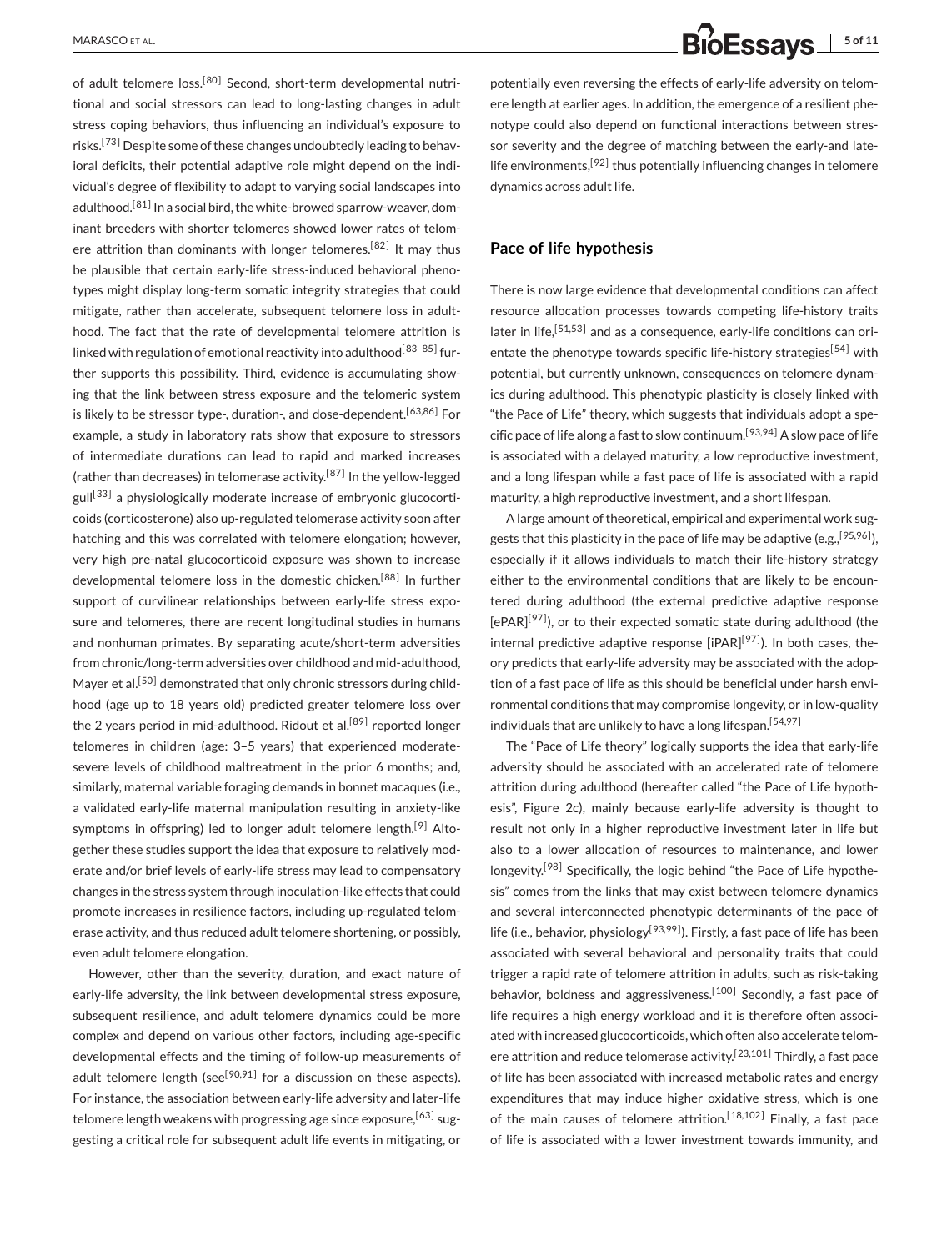therefore with a higher probability of multiple infections, which can increase the rate of telomere shortening.<sup>[37,71]</sup> In addition, the rationale of "the Pace of Life hypothesis" is also supported by the association between adult telomere dynamics, survival and reproduction as high reproductive investment can trigger an accelerated rate of telomere attrition.<sup>[103]</sup> Moreover, several studies have found that a rapid rate of telomere attrition during adulthood is associated with a higher risk of mortality.<sup>[41,44,45,104]</sup> which is also a consequence of a fast pace of life.

Interestingly, findings from a few experimental studies suggest that the link between early-life adversity and adult telomere dynamics could be less straightforward than stipulated in the "Pace of Life hypothesis". Indeed, early-life adversity might apparently have opposite effects on the pace of life depending on its severity<sup>[105]</sup> and its variability.<sup>[106]</sup> Thus, several studies have also shown that early-life adversity could trigger a slow pace rather than a fast pace of life in some species or under specific developmental constraints.<sup>[107]</sup> In addition, it has also been convincingly demonstrated that there may be an interactive effect of early-life adversity and environmental conditions encountered during adulthood on the pace of life of organisms.<sup>[108]</sup> This suggests that the influence of early-life adversity on adult telomere dynamics is likely to be mitigated or exacerbated by the severity and the type of early life adversity, by the variability of early-life conditions, and by the environmental conditions that are encountered during adulthood, as stipulated in the non-mutually exclusive Resilience hypothesis.

### **PERSPECTIVE AND FUTURE DIRECTIONS**

## **Need for studies monitoring telomere length through the whole lifespan**

Although a few correlative and cross-sectional studies have provided support for some of these three hypotheses (e.g.,<sup>[50,63]</sup> see paragraphs above), it is clear that we currently have limited experimental/manipulative data available to explicitly test them. Such data are however important not only to determine the potential impact of developmental conditions on ageing processes, cellular/molecular damages, and performance later in life, but also to understand to what extent this impact can be mediated by telomere dynamics. As mentioned above, there is clear evidence that developmental condi-tions can affect developmental telomere dynamics.<sup>[\[22,23,31,32,109,110](#page-7-0)]</sup> However, it remains so far unclear whether and how developmental conditions and early life-adversity influence the operation of the telomeric system through adulthood in vivo and how this links to lifehistory evolution. There is strong support for a positive relationship between offspring telomere length and adult performance, involving key proxies of fitness (e.g.,<sup>[25,111,112]</sup>), and it is also true that adult telomere dynamics has been convincingly related to adult survival and performance.<sup>[47,104,113,114]</sup> We thus require studies attempting to tease apart the relative importance of developmental telomere dynamics and adult telomere dynamics for adult performance. How do developmental telomere dynamics relate to later adult telomere dynamics? What is the role of the organizational effects of early-life stress on physiology and behavior in the regulation of adult telomere dynamics? Is the influence of early-life adversity on adult performance driven by its impact on developmental telomere dynamics, its impact on adult telomere dynamics or, more likely, by a mix of both? Carefully designed longitudinal long-term experiments will be needed to answer these questions.

## **Need to manipulate the severity of developmental adversity in an appropriate ecological setting**

Understanding the extent to which the severity of early-life stress exposure matters in the biological embedding equation, and how vulnerability and resiliency factors relate to adult telomere dynamics is a necessary step forward to test our three hypotheses. Despite there being some information about how varying levels of early-adversity might be associated with health status and adult telomere length (e.g.,<sup>[9,50,63]</sup>), most of these studies are limited to a single point measurement of telomere length during adulthood. We see the need for studies simulating ecologically relevant gradients of adversity to test for functional links between the severity of developmental challenges and within-individual changes in telomere dynamics and repair mechanisms, not only in juveniles but also in ageing individuals. Several studies have successfully manipulated developmental conditions to examine their influence on developmental telomere dynamics or performance (references above). However, despite few exceptions, [9,50,88] most of these experimental studies have compared one type of stressor with a control group, and they have not compared different stressor types and different degrees of stress exposure. Although this would require a larger sample size, it can certainly be achieved in both oviparous and viviparous vertebrates, for instance via experimentally manipulating the degree of nutritional constraints of developing offspring either directly (by modifying the type or abundance of food) or indirectly, by manipulating breeding effort, parental care, or sibling competition. This could also be achieved through direct experimental manipulations of other biotic and abiotic variables, such as exposure to predators, ambient temperature, or pollutants. Finally, to better understand the proximate mechanisms involved in the potential impact of early-life adversity on adult telomere dynamics, it will be relevant to manipulate key determinants of telomere attrition, such as hormones (glucocorticoids), the balance between oxidative damage and antioxidants, telomere repair mechanisms (see next paragraph), and to examine their long-lasting impact on physiological and molecular markers of stress, including adult telomere dynamics. Finally, performing such manipulations at different developmental time windows (e.g., prenatal *vs*. post-natal) could also be pertinent in terms of the severity of adversity as the long-lasting/irreversible nature of the effects generally diminishes with the developmental age in which the challenge occurs  $($ <sup>[63,115]</sup>).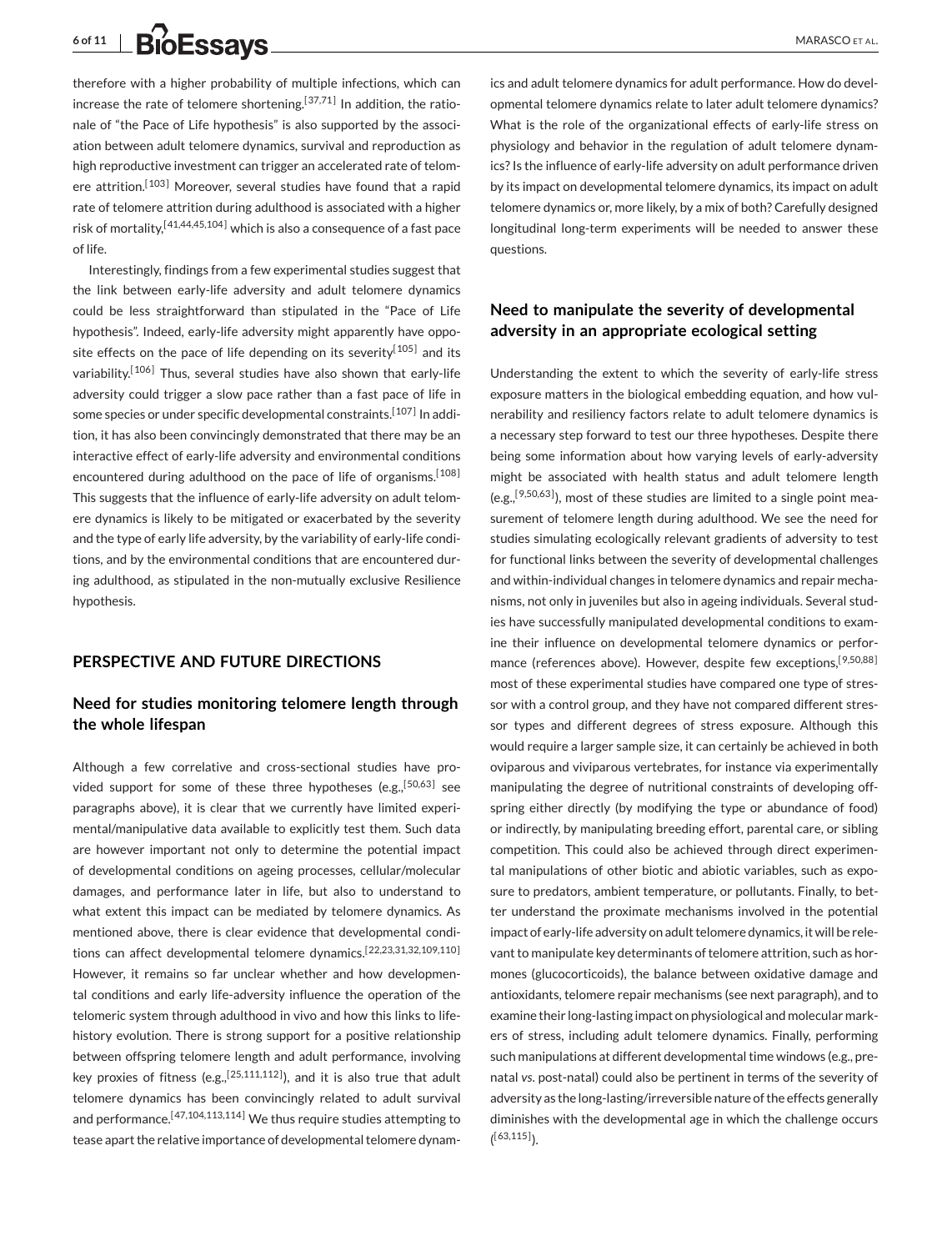# **The importance of including telomerase measurement to test the three hypotheses**

Telomere repair mechanisms are likely to be critical players in the framework of coping with the long-term effects of early stressors and in modulating the damage throughout later life. In that respect, the activity of telomerase certainly deserves a specific attention when aiming to test the three hypotheses we put forward as it is likely to be a prime candidate to follow for potential interplays with stress responses.<sup>[116]</sup> Telomerase is known to be regulated at different levels across tissue types and developmental stages.<sup>[24]</sup> Its demonstrated role in elongating telomeres provides an obvious mechanism for recovering from cellular damage after early-life adversity, and the ability for it to be up- and down-regulated at different stages offers the tantalizing prospect that it can be invoked on an "as needed" basis.<sup>[117]</sup> Crucial to this however, are the costs that may be associated with telomerase activation. There is growing evidence that telomere repair induces high energy costs and this will be an important determinant for whether it can be used as a buffer against detrimental early-life effects.<sup>[118]</sup> The measurement of telomerase activity is now within reach for most experimental settings<sup>[116]</sup> and we suggest that its inclusion is vital for future ecological and experimental studies aiming to test the impact of early-life adversity on adult telomere dynamics.

## **CONCLUSION**

The three hypotheses presented in this opinion piece should not be considered in isolation and as opposing each other. The numerous examples that we present throughout this article strongly suggest that the relevance of each hypothesis will be highly condition dependent. There is little doubt that long-term extreme and chronic stressors are likely to impair brain development, to affect the ontogeny of key organismal systems, and lead to irreversible somatic damage in most organisms.[4,119 ] In this context, the Constraint hypothesis and, at least to some extent, the Pace of Life hypothesis probably provide the most fitting models to predict scenarios through which developmental adversity may be linked to adult telomere dynamics. However, we have little data to date to make specific predictions about associated outcomes of moderate/short-term stressors, and about their relative contribution in fostering resiliency factors throughout the life course. These kinds of stressors are likely to be the most relevant in ecological contexts, and more broadly, in healthy ageing populations. We would expect that the Resilience hypothesis may provide a better framework to explain why certain forms of mild adversities, such as brief neonatal handling or moderate dosing of glucocorticoid hormone, can have longlasting positive effects and to predict the role of telomere maintenance and repair processes in the evolution of stress coping mechanisms and stress resilience. Another related aspect often overlooked in experimental planning, concerns the large inter-individual variability in the phenotypic responses to early-life adversity.<sup>[4]</sup> As a consequence, similar or even the same particular early-life event could have major longlasting effects in the ontogeny of organismal systems in one individual and have negligible effect in another and this could also change the way through which early-life experiences are linked to adult telomere dynamics. This statement probably also holds true when comparing different species, meaning that it may be difficult to generalize the results from one species to another. This is especially true because different types of early-life adversity may not entail the same costs, and therefore, the same phenotypic responses for all species. These contrasted responses may for example depend on the species-specific life-history strategies (e.g., long-lived *vs*. short lived) and social systems (e.g., gregarious *vs*. solitary). In that context, future studies should test these three hypotheses in the light of the ecology of the study species. Combining experimental studies in laboratory models and epidemiological studies in wild vertebrates and humans appears crucial to properly test these hypotheses. This will shed some light on the impact of developmental conditions on lifelong ageing processes and fitness outcomes,

#### **ACKNOWLEDGMENTS**

The authors thank the Editor and two anonymous Reviewers for providing insightful comments to previous manuscript drafts. The authors also thank Renate Hengsberger for her excellent support with the reference formatting. VM was supported by an FWF Der Wissenschaftsfonds Lise Meitner Fellowship (M2520-B29).

#### **DATA AVAILABILITY STATEMENT**

and on the evolution of developmental plasticity.

Data sharing is not applicable to this article as no new data were generated or analyzed in this study.

#### **CONFLICT OF INTEREST**

The author declares no conflict of interests.

### **ORCID**

*Valeria Marasco* <https://orcid.org/0000-0002-2981-7909>

#### **REFERENCES**

- 1. Barker, D. J. P. (1992). *Fetal and infant origins of adult disease London*. BMJ Books.
- 2. Barker, D. J. P., Bull, A. R., Osmond, C., & Simmonds, S. J. (1990). Fetal and placental size and risk of hypertension in adult life. *British Medical Journal*, *301*, 259–262.
- 3. Romero, L. M., Platts, S. H., Schoech, S. J., Wada, H., Crespi, E., Martin, L. B., & Buck, C. L. (2015). Understanding stress in the healthy animal – Potential paths for progress. *Stress (Amsterdam, Netherlands)*, *18*, 491–497.
- 4. Sapolsky, R. M. (2015). Stress and the brain: Individual variability and the inverted-U. *Nature Neuroscience*, *18*, 1344–1346.
- 5. Wadhwa, P. D., Buss, C., Entringer, S., & Swanson, J. M. (2009). Developmental origins of health and disease: Brief history of the approach and current focus on epigenetic mechanisms. *Seminars in Reproductive Medicine*, *27*, 358–368.
- 6. Barker, D. J. (2007). The origins of the developmental origins theory. *Journal of Internal Medicine*, *261*, 412–417.
- 7. Gluckman, P. D., Hanson, M. A., & Beedle, A. S. (2007). Early life events and their consequences for later disease: A life history and evolutionary perspective. *American Journal of Human Biology*, *19*, 1–19.

# <span id="page-6-0"></span>**MARASCO ET AL. 7 of 11**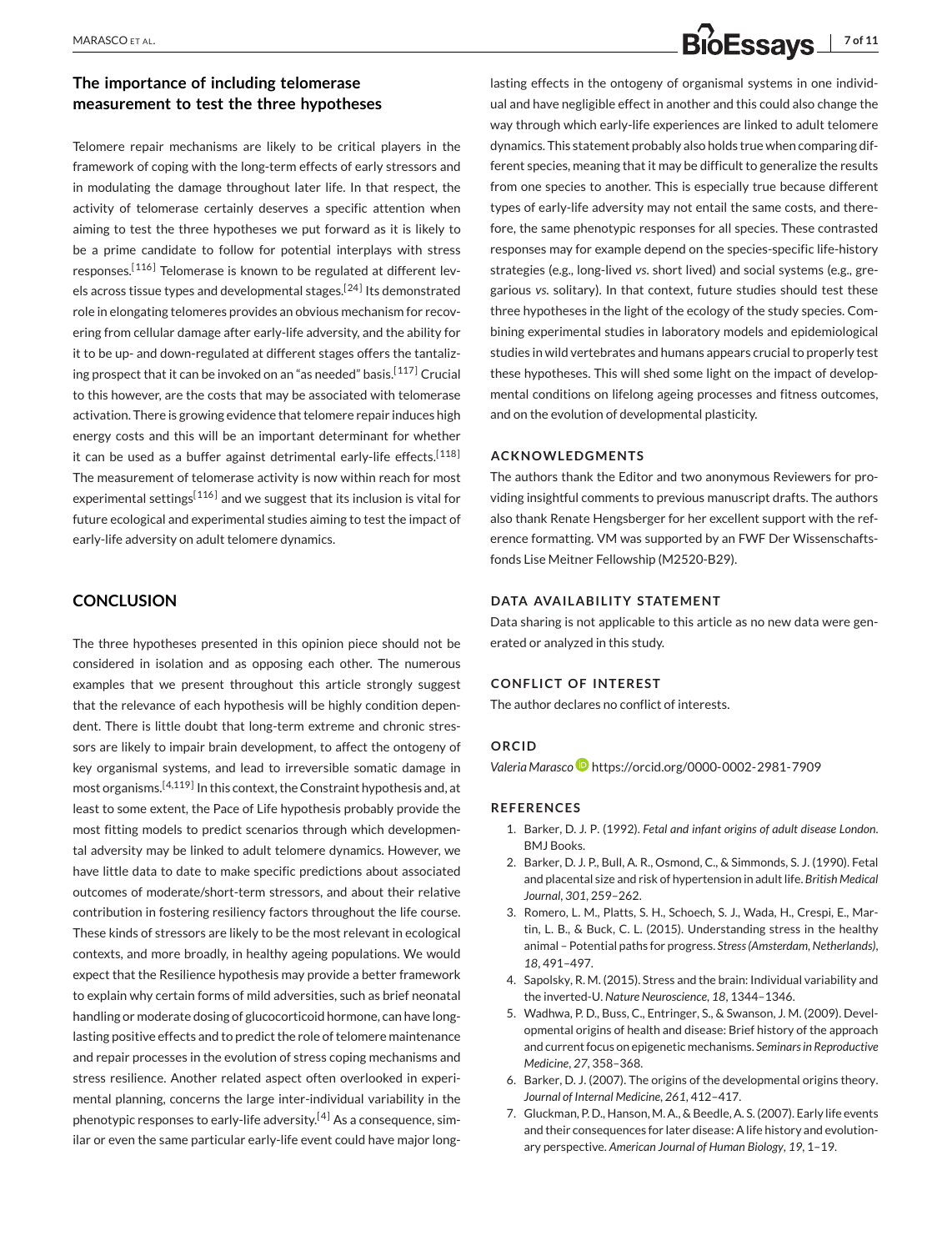# <span id="page-7-0"></span>**8 of 11 BIOESSAVS**

- 8. Monaghan, P., Charmantier, A., Nussey, D. H., & Ricklefs, R. E. (2008). The evolutionary ecology of senescence. *Functional Ecology*, *22*, 371– 378.
- 9. Ridout, K. K., Syed, S. A., Kao, H., Porton, B., Rozenboym, A. V., Tang, J., Fulton, S., Perera, T., Jackowski, A. P., Kral, J. G., Tyrka, A. R., & Coplan, J. (2022). Relationships between telomere length, plasma glucagonlike peptide 1, and insulin in early-life stress–exposed nonhuman primates. *Biological Psychiatry Global Open Science*, *2*, 54–60.
- 10. Monaghan, P. (2014). Organismal stress, telomeres and life histories. *The Journal of Experimental Biology*, *217*, 57–66.
- 11. Haussmann, M. F., & Heidinger, B. J. (2015). Telomere dynamics may link stress exposure and ageing across generations.*Biology Letters*, *11*, 20150396.
- 12. Pepper, G. V., Bateson, M., & Nettle, D. (2018). Telomeres as integrative markers of exposure to stress and adversity: A systematic review and meta-analysis. *Royal Society Open Science*, *5*, 180744-.
- 13. Blackburn, E. H. (1991). Structure and function of telomeres. *Nature*, *350*, 569–573.
- 14. Blackburn, E. H. (2005). Telomeres and telomerase: Their mechanisms of action and the effects of altering their functions. *FEBS Letters*, *579*, 859–862.
- 15. Levy, M. Z., Allsopp, R. C., Futcher, A. B., Greider, C. W., & Harley, C. B. (1992). Telomere end-replication problem and cell aging. *Journal of Molecular Biology*, *225*, 951–960.
- 16. Turner, K., Vasu, V., & Griffin, D. (2019). Telomere biology and human phenotype. *Cells*, *8*, 73.
- 17. von Zglinicki, T. (2002). Oxidative stress shortens telomeres. *Trends in Biochemical Sciences*, *27*, 339–344.
- 18. Reichert, S., & Stier, A. (2017). Does oxidative stress shorten telomeres in vivo ? A review. *Biology Letters*, *13*, 20170463.
- 19. Greider, C. W., & Blackburn, E. H. (1985). Identification of a specific telomere terminal transferase activity in tetrahymena extracts. *Cell*, *43*, 405–413.
- 20. Hiyama, E., & Hiyama, K. (2007). Telomere and telomerase in stem cells. *British Journal of Cancer*, *96*, 1020–1024.
- 21. Smith, S., Hoelzl, F., Zahn, S., & Criscuolo, F. (2021). Telomerase activity in ecological studies: What are its consequences for individual physiology and is there evidence for effects and trade-offs in wild populations. *Molecular Ecology*, [https://doi.org/10.1111/mec.16233.](https://doi.org/10.1111/mec.16233)
- 22. Monaghan, P., & Ozanne, S. E. (2018) Somatic growth and telomere dynamics in vertebrates: Relationships, mechanisms and consequences. *Philosophical Transactions of the Royal Society B: Biological Sciences*, *373*, 20160446.
- 23. Angelier, F., Costantini, D., Blévin, P., & Chastel, O. (2018). Do glucocorticoids mediate the link between environmental conditions and telomere dynamics in wild vertebrates? A review. *General and Comparative Endocrinology*, *256*, 99–111.
- 24. Shay, J. W., & Wright, W. E. (2019). Telomeres and telomerase: Three decades of progress. *Nature Reviews Genetics*, *20*, 299–309.
- 25. Heidinger, B. J., Blount, J. D., Boner, W., Griffiths, K., Metcalfe, N. B., & Monaghan, P. (2012). Telomere length in early life predicts lifespan. *Proceedings of the National Academy of Sciences of the United States of America*, *109*, 1743–1748.
- 26. Tricola, G. M., Simons, M. J. P., Atema, E., Boughton, R. K., Brown, J. L., Dearborn, D. C., Divoky, G., Eimes, J. A., Huntington, C. E., Kitaysky, A. S., Juola, F. A., Lank, D. B., Litwa, H. P., Mulder, E. G. A., Nisbet, I. C. T., Okanoya, K., Safran, R. J., Schoech, S. J., Schreiber, E. A., Thompson, P. M., Verhulst, S., Wheelwright, N. T., Winkler, D. W., Young, R., Vleck, C. M., & Haussmann, M. F. (2018) The rate of telomere loss is related to maximum lifespan in birds. *Philosophical Transactions of the Royal Society B: Biological Sciences*, *373*, 20160445.
- 27. Wilbourn, R. V., Moatt, J. P., Froy, H., Walling, C. A., Nussey, D. H., & Boonekamp, J. J. (2018). The relationship between telomere length and mortality risk in non-model vertebrate systems: a meta-analysis.

*Philosophical Transactions of the Royal Society B: Biological Sciences*, *373*, 20160447.

- 28. Cawthon, R. M., Smith, K. R., O'Brien, E., Sivatchenko, A., & Kerber, R. A. (2003). Association between telomere length in blood and mortality in people aged 60 years or older. *Lancet*, *361*, 393–395.
- 29. Boonekamp, J. J., Mulder, G. A., Salomons, H. M., Dijkstra, C., & Verhulst, S. (2014). Nestling telomere shortening, but not telomere length, reflects developmental stress and predicts survival in wild birds. *Proceedings of the Royal Society B: Biological Sciences*, *281*, 20133287.
- 30. Marchetto, N. M., Glynn, R. A., Ferry, M. L., Ostojic, M., Wolff, S. M., Yao, R., & Haussmann, M. F. (2016). Prenatal stress and newborn telomere length. *American Journal of Obstetrics and Gynecology*, *215*, 94.e1–94.e8.
- 31. Knutsen, R., Filippov, V., Knutsen, S. F., Fraser, G. E., Lloren, J., Juma, D., & Duerksen-Hughes, P. (2019). Cold parenting is associated with cellular aging in offspring: A retrospective study. *Biological Psychology*, *145*, 142–149.
- 32. Beijers, R., Hartman, S., Shalev, I., Hastings, W., Mattern, B. C., de Weerth, C., & Belsky, J. (2020). Testing three hypotheses about effects of sensitive-insensitive parenting on telomeres. *Developmental Psychology*, *56*, 237–250.
- 33. Noguera, J. C., Silva, A., & Velando, A. (2020). Egg corticosterone can stimulate telomerase activity and promote longer telomeres during embryo development. *Molecular Ecology*, [https://doi.org/10.1111/](https://doi.org/10.1111/mec.15694) [mec.15694.](https://doi.org/10.1111/mec.15694)
- 34. Viblanc, V. A., Schull, Q., Stier, A., Durand, L., Lefol, E., Robin, J.-P., Zahn, S., Bize, P., & Criscuolo, F. (2020). Foster rather than biological parental telomere length predicts offspring survival and telomere length in king penguins. *Molecular Ecology*, *29*, 3154–3166.
- 35. Chatelain, M., Drobniak, S. M., & Szulkin, M. (2020). The association between stressors and telomeres in non-human vertebrates: A metaanalysis. *Ecology Letters*, *23*, 381–398.
- 36. Marasco, V., Boner, W., Griffiths, K., Heidinger, B., & Monaghan, P. (2021). Repeated exposure to challenging environmental conditions influences telomere dynamics across adult life as predicted by changes in mortality risk. *The FASEB Journal*, *35*, e21743.
- 37. Asghar, M., Hasselquist, D., Hansson, B., Zehtindjiev, P., Westerdahl, H., & Bensch, S. (2015). Hidden costs of infection: Chronic malaria accelerates telomere degradation and senescence in wild birds. *Science*, *347*, 436–438.
- 38. Angelier, F., Vleck, C. M., Holberton, R. L., & Marra, P. P. (2013). Telomere length, non-breeding habitat and return rate in male American redstarts. *Functional Ecology*, *27*, 342–350.
- 39. Foley, N. M., Petit, E. J., Brazier, T., Finarelli, J. A., Hughes, G. M., Touzalin, F., Puechmaille, S. J., & Teeling, E. C. (2020). Drivers of longitudinal telomere dynamics in a long-lived bat species, Myotis. *Molecular Ecology*, *29*, 2963–2977.
- 40. Louzon, M., Coeurdassier, M., Gimbert, F., Pauget, B., & de Vaufleury, A. (2019). Telomere dynamic in humans and animals: Review and perspectives in environmental toxicology. *Environment International*, *131*, 105025.
- 41. Barrett, E. L. B., Burke, T. A., Hammers, M., Komdeur, J., & Richardson, D. S. (2013). Telomere length and dynamics predict mortality in a wild longitudinal study. *Molecular Ecology*, *22*, 249–259.
- 42. Fairlie, J., Holland, R., Pilkington, J. G., Pemberton, J. M., Harrington, L., & Nussey, D. H. (2016). Lifelong leukocyte telomere dynamics and survival in a free-living mammal. *Aging Cell*, *15*, 140–148.
- 43. Salmón, P., Nilsson, J. F., Watson, H., Bensch, S., & Isaksson, C. (2017). Selective disappearance of great tits with short telomeres in urban areas. *Proceedings of the Royal Society B: Biological Sciences*, *284*, 20171349.
- 44. Bize, P., Criscuolo, F., Metcalfe, N. B., Nasir, L., & Monaghan, P. (2009). Telomere dynamics rather than age predict life expectancy in the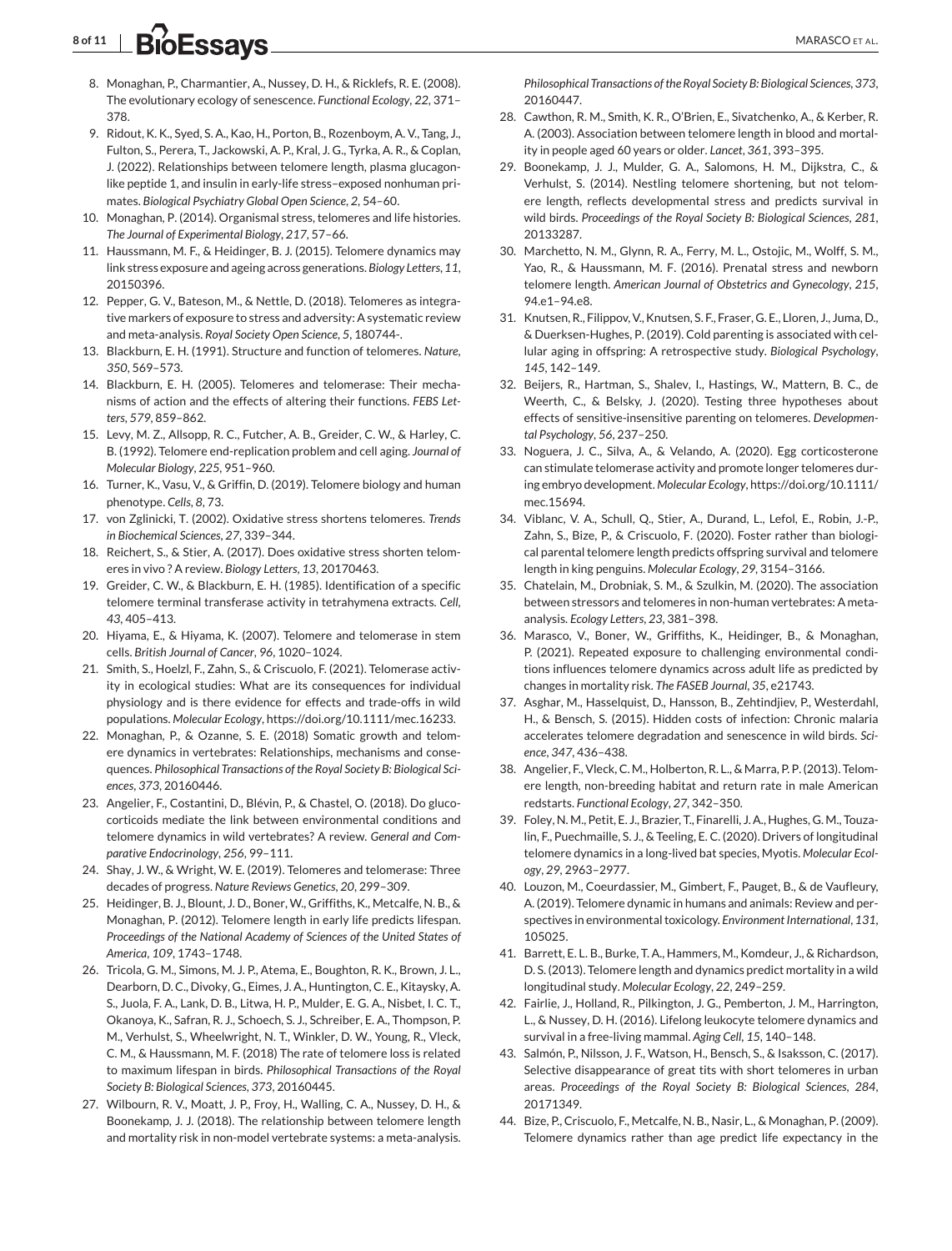wild. *Proceedings of the Royal Society B: Biological Sciences 276*, 1679– 83.

- 45. Salomons, H. M., Mulder, G. A., van de Zande, L., Haussmann, M. F., Linskens, M. H. K., & Verhulst, S. (2009). Telomere shortening and survival in free-living corvids. *Proceedings of the Royal Society B: Biological Sciences*, *276*, 3157–65.
- 46. Angelier, F., Weimerskirch, H., Barbraud, C., & Chastel, O. (2019). Is telomere length a molecular marker of individual quality? Insights from a long-lived bird. *Functional Ecology*, *33*, 1076–1087.
- 47. Bichet, C., Bouwhuis, S., Bauch, C., Verhulst, S., Becker, P. H., & Vedder, O. (2020). Telomere length is repeatable, shortens with age and reproductive success, and predicts remaining lifespan in a long-lived seabird. *Molecular Ecology*, *29*, 429–441.
- 48. Dupoué, A., Rutschmann, A., Le Galliard, J. F., Clobert, J., Angelier, F., Marciau, C., Ruault, S., Miles, D., & Meylan, S. (2017). Shorter telomeres precede population extinction in wild lizards. *Scientific Reports*, *7*, [https://doi.org/10.1038/s41598-017-17323-z.](https://doi.org/10.1038/s41598-017-17323-z)
- 49. Puterman, E., Gemmill, A., Karasek, D., Weir, D., Adler, N. E., Prather, A. A., & Epel, E. S. (2016). Lifespan adversity and later adulthood telomere length in the nationally representative US Health and Retirement Study. *Proceedings of the National Academy of Sciences*, *113*, E6335.
- 50. Mayer, S. E., Prather, A. A., Puterman, E., Lin, J., Arenander, J., Coccia, M., Shields, G. S., Slavich, G. M., & Epel, E. S. (2019). Cumulative lifetime stress exposure and leukocyte telomere length attrition: The unique role of stressor duration and exposure timing. *Psychoneuroendocrinology*, *104*, 210–218.
- 51. Metcalfe, N. B., & Monaghan, P. (2001). Compensation for a bad start: Grow now, pay later?. *Trends in Ecology &amp*, *Evolution*, 16, 254-60.
- 52. Murphy, M. O., Cohn, D. M., & Loria, A. S. (2017). Developmental origins of cardiovascular disease: Impact of early life stress in humans and rodents. *Neuroscience and Biobehavioral Reviews*, *74*, 453–465.
- 53. Lindström, J. (1999). Early development and fitness in birds and mammals. *Trends in Ecology & Evolution*, *14*, 343–348.
- 54. Monaghan, P. (2008). Early growth conditions, phenotypic development and environmental change. *Philosophical Transactions of the Royal Society B-Biological Sciences*, *363*, 1635–1645.
- 55. Belsky, J., Ruttle, P. L., Boyce, W. T., Armstrong, J. M., & Essex, M. J. (2015). Early adversity, elevated stress physiology, accelerated sexual maturation, and poor health in females.*Developmental Psychology*, *51*, 816–822.
- 56. Criscuolo, F., Monaghan, P., Nasir, L., & Metcalfe, N. B. (2008). Early nutrition and phenotypic development: 'catch-up' growth leads to elevated metabolic rate in adulthood. *Proceedings of the Royal Society B: Biological Sciences 275*, 1565–1570.
- 57. Singhal, A. (2017). Long-term adverse effects of early growth acceleration or catch-up growth. *Annals of Nutrition and Metabolism*, *70*, 236– 240.
- 58. Monaghan, P. (2010). Telomeres and life histories: The long and the short of it. *Annals of the New York Academy of Sciences*, *1206*, 130–142.
- 59. Ridout, K. K., Khan, M., & Ridout, S. J. (2018). Adverse childhood experiences run deep: Toxic early life stress, telomeres, and mitochondrial DNA copy number, the biological markers of cumulative stress. *BioEssays*, *40*, 1800077.
- 60. Price, L. H., Kao, H.-T., Burgers, D. E., Carpenter, L. L., & Tyrka, A. R. (2013). Telomeres and early-life stress: An overview. *Biological Psychiatry*, *73*, 15–23.
- 61. Brody, G. H., Yu, T., & Shalev, I. (2017). Risky family processes prospectively forecast shorter telomere length mediated through negative emotions. *Health Psychology*, *36*, 438–444.
- 62. Shalev, I. (2012). Early life stress and telomere length: Investigating the connection and possible mechanisms: A critical survey of the evidence base, research methodology and basic biology. *BioEssays : News and Reviews in Molecular, Cellular and Developmental Biology*, *34*, 943– 952.
- 63. Ridout, K. K., Levandowski, M., Ridout, S. J., Gantz, L., Goonan, K., Palermo, D., Price, L. H., & Tyrka, A. R. (2018). Early life adversity and telomere length: A meta-analysis. *Molecular Psychiatry*, *23*, 858–871.
- 64. Meillère, A., Brischoux, F., Ribout, C., & Angelier, F. (2015). Traffic noise exposure affects telomere length in nestling house sparrows. *Biology Letters*, *11*, 20150559.
- 65. Nettle, D.,Monaghan, P., Gillespie, R., Brilot, B., Bedford, T., & Bateson, M. (2015). An experimental demonstration that early-life competitive disadvantage accelerates telomere loss. *Proceedings of the Royal Society B: Biological Sciences*, *282*, 20141610.
- 66. Schneper, L. M., Brooks-Gunn, J., N. DA, & Suomi, S. J. (2016). Earlylife experiences and telomere length in adult Rhesus monkeys: An exploratory study. *Psychosomatic medicine*, *78*, 1066–1071.
- 67. Cram, D. L., Monaghan, P., Gillespie, R., & Clutton-Brock, T. (2017). Effects of early-life competition and maternal nutrition on telomere lengths in wild meerkats. *Proceedings of the Royal Society B: Biological Sciences*, *284*, 20171383.
- 68. Salmón, P., Millet, C., Selman, C., & Monaghan, P. (2021). Growth acceleration results in faster telomere shortening later in life. *Proceedings of the Royal Society B: Biological Sciences*, *288*, 20211118.
- 69. van Lieshout, S. H. J., Bretman, A., Newman, C., Buesching, C. D., Macdonald, D.W., & Dugdale, H. L. (2019). Individual variation in early-life telomere length and survival in a wild mammal. *Molecular Ecology*, *28*, 4152–4165.
- 70. Nettle, D., Andrews, C., Reichert, S., Bedford, T., Kolenda, C., Parker, C., Martin-Ruiz, C., Monaghan, P., & Bateson, M. (2017). Early-life adversity accelerates cellular ageing and affects adult inflammation: Experimental evidence from the European starling. *Scientific Reports*, *7*, 1–10.
- 71. Ilmonen, P., Kotrschal, A., & Penn, D. J. (2008). Telomere attrition due to infection. *PLoS ONE*, *3*, e2143.
- 72. Crino, O. L., & Breuner, C. W. (2015). Developmental stress: Evidence for positive phenotypic and fitness effects in birds. *Journal of Ornithology*, *156*, 389–398.
- 73. Langenhof, M. R., & Komdeur, J. (2018). Why and how the early-life environment affects development of coping behaviours. *Behavioral Ecology and Sociobiology*, *72*, [https://doi.org/10.1007/s00265-018-](https://doi.org/10.1007/s00265-018-2452-3) [2452-3.](https://doi.org/10.1007/s00265-018-2452-3)
- 74. Parker, K. J., & Maestripieri, D. (2011). Identifying key features of early stressful experiences that produce stress vulnerability and resilience in primates. *Neuroscience and Biobehavioral Reviews*, *35*, 1466–1483.
- 75. Romeo, R. D. (2015). Perspectives on stress resilience and adolescent neurobehavioral function. *Neurobiology of Stress*, *1*, 128–133.
- 76. Costantini, D., Metcalfe, N. B., & Monaghan, P. (2010). Ecological processes in a hormetic framework. *Ecology Letters*, *13*, 1435–1447.
- 77. Champagne, F. A., Francis, D. D., Mar, A., & Meaney, M. J. (2003). Variations in maternal care in the rat as a mediating influence for the effects of environment on development. *Physiology & Behavior*, *79*, 359–371.
- 78. Macrì, S., Zoratto, F., & Laviola, G. (2011). Early-stress regulates resilience, vulnerability and experimental validity in laboratory rodents through mother–offspring hormonal transfer.*Neuroscience & Biobehavioral Reviews*, *35*, 1534–43.
- 79. Zimmer, C., Taff, C. C., Ardia, D. R., Ryan, T. A., Winkler, D. W., & Vitousek, M. N. (2019). On again, off again: Acute stress response and negative feedback together predict resilience to experimental challenges. *Functional Ecology*, *33*, 619–628.
- 80. Costanzo, A., Ambrosini, R., Parolini, M., Caprioli, M., Secomandi, S., Rubolini, D., Fusani, L., & Canoine, V. (2021). Telomere shortening is associated with corticosterone stress response in adult barn swallows. *Current Zoology*, [https://doi.org/10.1093/cz/zoab020.](https://doi.org/10.1093/cz/zoab020)
- 81. Spencer, K. A. (2017). Developmental stress and social phenotypes: Integrating neuroendocrine, behavioural and evolutionary perspec-

# <span id="page-8-0"></span>MARASCO ET AL. **19 of 11 BIOESSAYS** 2 **9 of 11**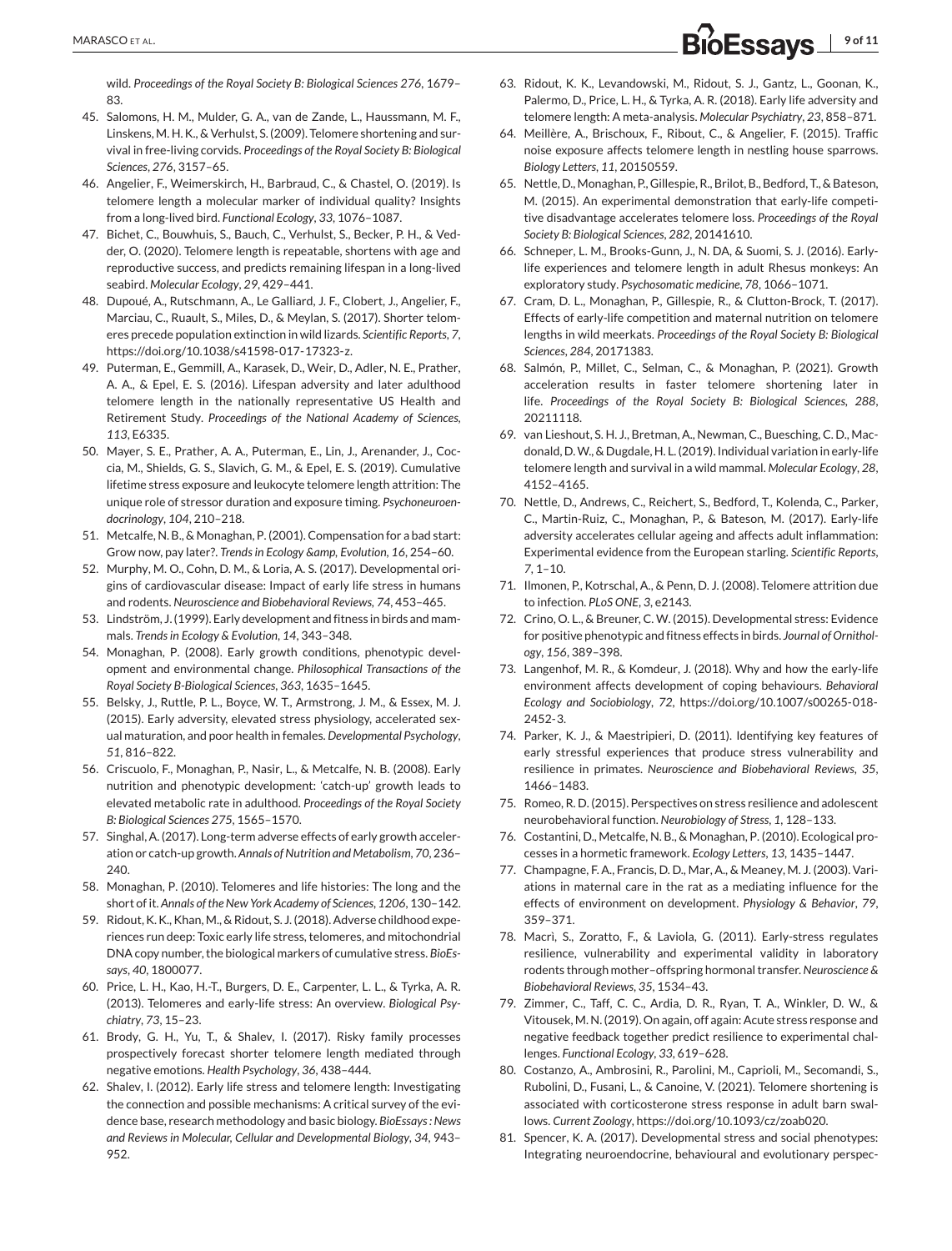# <span id="page-9-0"></span>**10 of 11 BIOESSAVS**

tives. *Philosophical Transactions of the Royal Society B: Biological Sciences*, *372*, 20160242.

- 82. Wood, E. M., Capilla-Lasheras, P., Cram, D. L., Walker, L. A., York, J. E., Lange, A., Hamilton, P. B., Tyler, C. R., & Young, A. J. (2021). Social dominance and rainfall predict telomere dynamics in a cooperative aridzone bird. *Molecular Ecology*, [https://doi.org/10.1111/mec.15868.](https://doi.org/10.1111/mec.15868)
- 83. Bateson, M., Emmerson, M., Ergün, G., Monaghan, P., & Nettle, D. (2015). Opposite effects of early-life competition and developmental telomere attrition on cognitive biases in juvenile european starlings. *PLOS ONE*, *10*, e0132602.
- 84. Nettle, D., Andrews, C. P., Monaghan, P., Brilot, B. O., Bedford, T., Gillespie, R., & Bateson, M. (2015). Developmental and familial predictors of adult cognitive traits in the European starling. *Animal Behaviour*, *107*, 239–248.
- 85. Andrews, C., Nettle, D., Reichert, S., Bedford, T., Monaghan, P., & Bateson, M. (2018). A marker of biological ageing predicts adult risk preference in European starlings, Sturnus vulgaris. *Behavioral ecology : official journal of the International Society for Behavioral Ecology*, *29*, 589–597.
- 86. Epel, E. S., & Lithgow, G. J. (2014). Stress biology and aging mechanisms: Toward understanding the deep connection between adaptation to stress and longevity. *Journals of Gerontology. Series A, Biological Sciences and Medical Sciences*, *69*, S10–SS6.
- 87. Beery, A. K., Lin, J., Biddle, J. S., Francis, D. D., Blackburn, E. H., & Epel, E. S. (2012). Chronic stress elevates telomerase activity in rats. *Biology Letters*, *8*, 1063–1066.
- 88. Haussmann, M. F., Longenecker, A. S., Marchetto, N. M., Juliano, S. A., & Bowden, R. M. (2012). Embryonic exposure to corticosterone modifies the juvenile stress response, oxidative stress and telomere length. *Proceedings of the Royal Society B: Biological Sciences*, *279*, 1447–1456.
- 89. Ridout, K. K., Parade, S. H., Kao, H. T., Magnan, S., Seifer, R., Porton, B., Price, L. H., & Tyrka, A. R. (2019). Childhood maltreatment, behavioral adjustment, and molecular markers of cellular aging in preschoolaged children: A cohort study. *Psychoneuroendocrinology*, *107*, 261– 269.
- 90. Andrews, C., Nettle, D., Larriva, M., Gillespie, R., Reichert, S., Brilot, B. O., Bedford, T., Monaghan, P., Spencer, K. A., & Bateson, M. (2017). A marker of biological age explains individual variation in the strength of the adult stress response. *Royal Society Open Science*, *4*, 171208.
- 91. Gott, A., Andrews, C., Larriva Hormigos, M., Spencer, K., Bateson, M., & Nettle, D. (2018). Chronological age, biological age, and individual variation in the stress response in the European starling: A follow-up study. *PeerJ*, *6*, e5842.
- 92. Costantini, D., Monaghan, P., & Metcalfe, N. B. (2012). Early life experience primes resistance to oxidative stress. *Journal of Experimental Biology*, *215*, 2820–2826.
- 93. Ricklefs, R. E., & Wikelski, M. (2002). The physiology/life-history nexus. *Trends in Ecology & Evolution*, *17*, 462–468.
- 94. Dammhahn, M., Dingemanse, N. J., Niemelä, P. T., & Réale, D. (2018). Pace-of-life syndromes: A framework for the adaptive integration of behaviour, physiology and life history. *Behavioral Ecology and Sociobiology*, *72*, [https://doi.org/10.1007/s00265-018-2473-y.](https://doi.org/10.1007/s00265-018-2473-y)
- 95. Descamps, S., Boutin, S., Berteaux, D., McAdam, A. G., & Gaillard, J.-M. (2008). Cohort effects in red squirrels: The influence of density, food abundance and temperature on future survival and reproductive success. *Journal of Animal Ecology*, *77*, 305–314.
- 96. Pigeon, G., Loe, L. E., Bischof, R., Bonenfant, C., Forchhammer, M., Irvine, R. J., Ropstad, E., Stien, A., Veiberg, V., & Albon, S. (2019). Silver spoon effects are constrained under extreme adult environmental conditions. *Ecology*, *100*, [https://doi.org/10.1002/ecy.2886.](https://doi.org/10.1002/ecy.2886)
- 97. Nettle, D., Frankenhuis, W. E., & Rickard, I. J. (2013). The evolution of predictive adaptive responses in human life history. *Proceedings of the Royal Society B: Biological Sciences*, *280*, 20131343.
- 98. Tung, J., Archie, E. A., Altmann, J., & Alberts, S. C. (2016). Cumulative early life adversity predicts longevity in wild baboons.*Nature Communications*, *7*, 11181.
- 99. Reale, D., Garant, D., Humphries, M. M., Bergeron, P., Careau, V., & Montiglio, P. O. (2010). Personality and the emergence of the pace-of-life syndrome concept at the population level. *Philosophical Transactions of the Royal Society B-Biological Sciences*, *365*, 4051– 4063.
- 100. Bateson, M., & Nettle, D. (2018).Why are there associations between telomere length and behaviour?. *Philosophical Transactions of the Royal Society B: Biological Sciences*, *373*, 20160438.
- 101. Herborn, K. A., Heidinger, B. J., Boner, W., Noguera, J. C., Adam, A., Daunt, F., & Monaghan, P. (2014). Stress exposure in early post-natal life reduces telomere length: An experimental demonstration in a long-lived seabird. *Proceedings of the Royal Society B: Biological Sciences*, *281*, 20133151.
- 102. Casagrande, S., & Hau, M. (2019). Telomere attrition: Metabolic regulation and signalling function?. *Biology Letters*, *15*, 20180885.
- 103. Sudyka, J. (2019). Does reproduction shorten telomeres? Towards integrating individual quality with life-history strategies in telomere biology. *BioEssays*, *41*, e1900095.
- 104. Wood, E. M., & Young, A. J. (2019). Telomere attrition predicts reduced survival in a wild social bird, but short telomeres do not. *Molecular Ecology*, *28*, 3669–3680.
- 105. Marasco, V., Boner, W., Griffiths, K., Heidinger, B., & Monaghan, P. (2018). Environmental conditions shape the temporal pattern of investment in reproduction and survival. *Proceedings of the Royal Society B: Biological Sciences*, *285*, 20172442.
- 106. Marshall, H. H., Vitikainen, E. I. K., Mwanguhya, F., Businge, R., Kyabulima, S., Hares, M. C., Inzani, E., Kalema-Zikusoka, G., Mwesige, K., Nichols, H. J., Sanderson, J. L., Thompson, F. J., & Cant, M. A. (2017). Lifetime fitness consequences of early-life ecological hardship in a wild mammal population. *Ecology and evolution*, *7*, 1712– 1724.
- 107. Spagopoulou, F. (2020). Transgenerational maternal age effects in nature: Lessons learnt from Asian elephants. *Journal of Animal Ecology*, *89*, 936–939.
- 108. Taborsky, B. (2006). The influence of juvenile and adult environments on life-history trajectories. *Proceedings of the Royal Society B: Biological Sciences*, *273*, 741–750.
- 109. Entringer, S., de Punder, K., Buss, C., & Wadhwa, P. D. (2018). The fetal programming of telomere biology hypothesis: an update. *Philosophical Transactions of the Royal Society B: Biological Sciences*, *373*, 20170151.
- 110. Kärkkäinen, T., Teerikorpi, P., Schuett, W., Stier, A., & Laaksonen, T. (2020). Interplays between pre- and post-natal environments affect early-life mortality, body mass and telomere dynamics in the wild. *Journal of Experimental Biology*, *224*, jeb231290.
- 111. Vedder, O., Moiron, M., Bichet, C., Bauch, C., Verhulst, S., Becker, P. H., & Bouwhuis, S. Telomere length is heritable and genetically correlated with lifespan in a wild bird. *Molecular Ecology*, 2021, [https:](https://doi.org/10.1111/mec.15807) [//doi.org/10.1111/mec.15807.](https://doi.org/10.1111/mec.15807)
- 112. Eastwood, J. R., Hall, M. L., Teunissen, N., Kingma, S. A., Hidalgo Aranzamendi, N., Fan, M., Roast, M., Verhulst, S., & Peters, A. (2019). Earlylife telomere length predicts lifespan and lifetime reproductive success in a wild bird. *Molecular Ecology*, *28*, 1127–1137.
- 113. Bize, P., C. Fo, Metcalfe, N. B., Nasir, L., & Monaghan, P. (2009). Telomere dynamics rather than age predict life expectancy in the wild. *Proceedings of the Royal Society B: Biological Sciences*, 1679–1683
- 114. Salomons, H. M., Mulder, G. A., van de Zande, L., Haussmann, M. F., Linskens, M. H. K., & Verhulst, S. (2009). Telomere shortening and survival in free-living corvids. *Proceedings of the Royal Society B: Biological Sciences*, *276*, 3157–3165.
- 115. Gee, D. G., & Casey, B. J. (2015). The impact of developmental timing for stress and recovery. *Neurobiology of Stress*, *1*, 184–194.